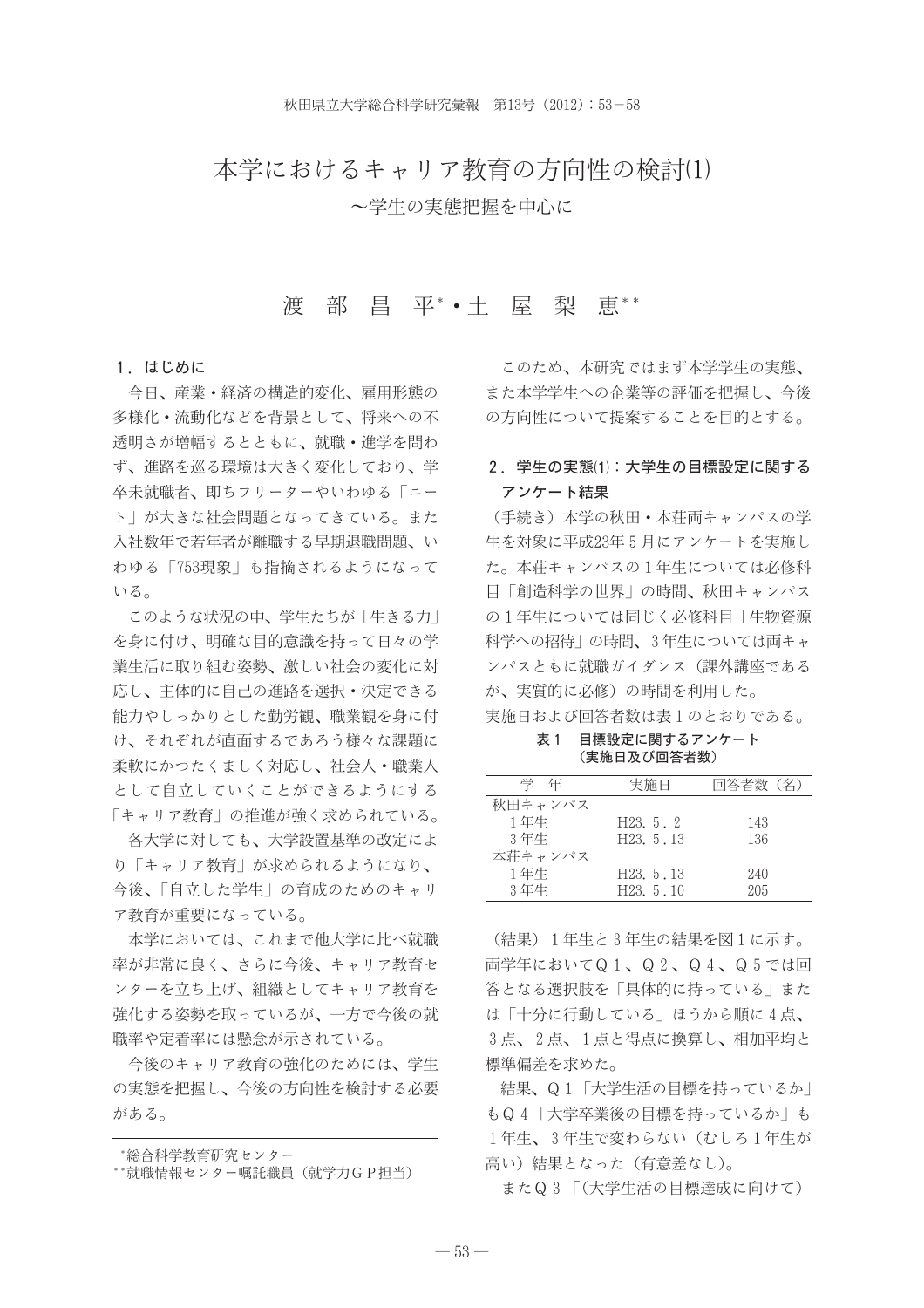

図1 大学生における目標設定に関するアンケート結果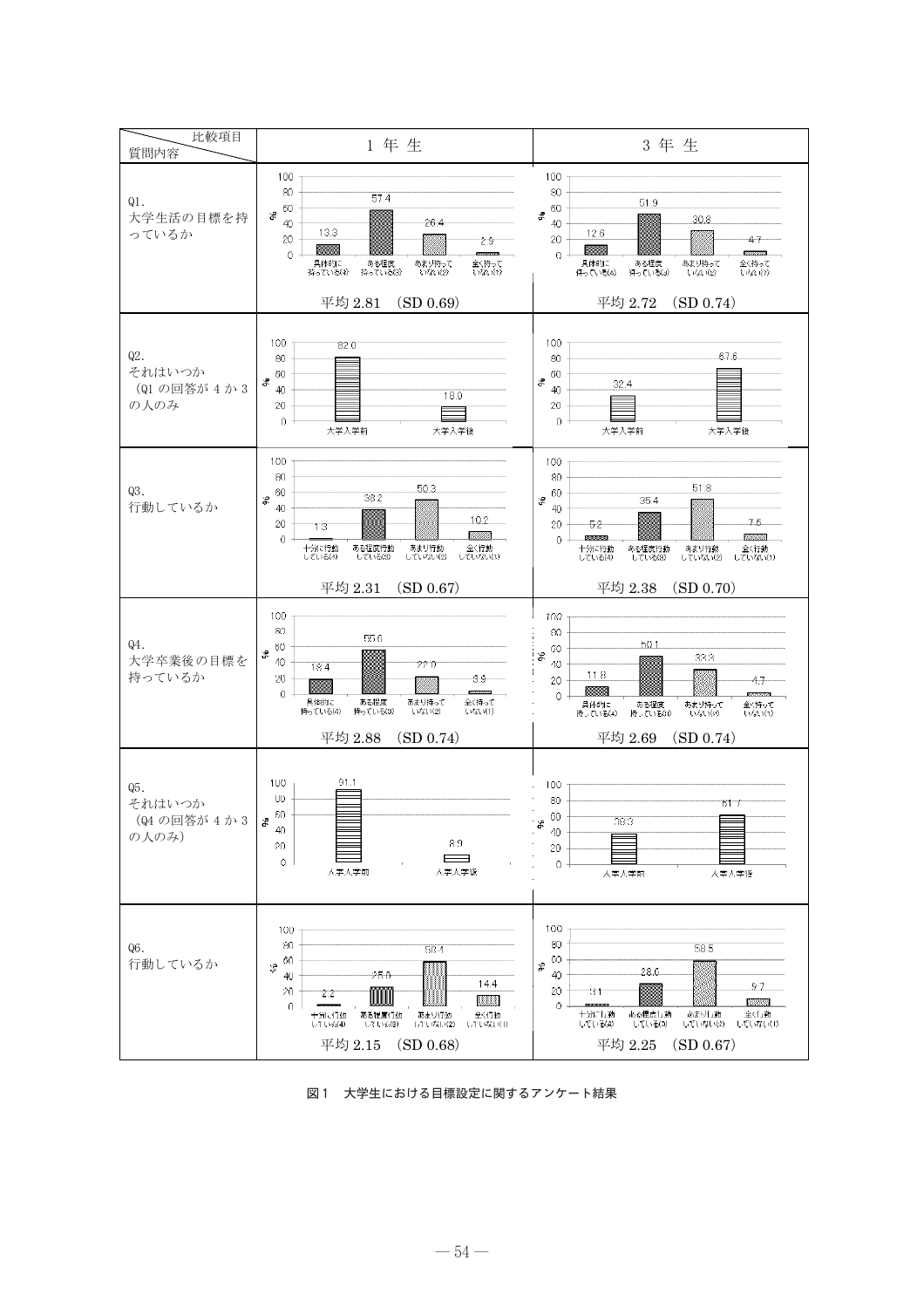行動しているか」もQ5「(大学卒業後の目標 に向けて)行動しているか」とも1年生、3年 生で変わらない(3年生のほうが多少高いが有 意差なし)結果となった。

なおQ2、Q4の「いつ目標を持ったか」と いう質問については、1年生は「大学入学前」 と答えたのに対し、3年生は「大学入学後」と 答えており、入学後に目標が変わっている可能 性(日標の質的変化の可能性)が示唆される結 果となった。

(考察) 本学に入学する学生は、1年次で「具 体的な目標」を持っておらず、このため目標達 成に向けた行動が具体化していない。また3年 次になっても目標が全く具体化していないため、 行動が具体化していないことが読み取れた。具 体的な目標を持たせることが、具体的な行動に つながる可能性が示唆される。

### 3. 学生の実態(2): 「働くこと」に関するアン ケート結果

(ガイダンスの実施及び内容) 上記結果を踏ま え、平成23年5月27日に秋田キャンパス3年生 向けの就職ガイダンスにおいて「働くこと」を テーマとした講義を実施した。

「いい什事(ぶり)とは」というテーマで、 正社員でもパートでも雑用でも、また本人の能 力如何にかかわらず「一生懸命仕事をする」 「丁寧に什事をする」ことも「いい什事である」、 今の行動・生活の延長が「いい仕事」につなが る、という内容の説明を行った。

(手続き)前記ガイダンスに出席した秋田キャ ンパス3年生108名に対してアンケートを実施 した。アンケート実施日はガイダンス当日の平 成23年5月27日である。

(結果)結果を図2.1~2.4に示す。

90分1コマのガイダンスであったが、働くこ とを前向きにとらえるようになった学生が多かっ た (図2.1→図2.2)。

また、「いい仕事を目指してみたい」と思う ようになった学生が多いこと、いい仕事をする ために「普段の行動を変えようと思った」学生



図2.1 「働くこと」についてどう考えていたか



図2.2 現在「働くこと」についてどう考えているか



思うようになったか



図2.4 普段の行動(学校生活)を変えようと思ったか

がかなりの数に上った (図2.3、図2.4)。

(考察) 学生はこれまで「いい什事とは」と考 える機会もなく、そのため普段の行動を振り返っ たり反省したりした経験がない可能性が示唆さ れる。

また学生に対し、機会を作って仕事について 考えさせる(振り返らせる)必要性が示唆され  $50$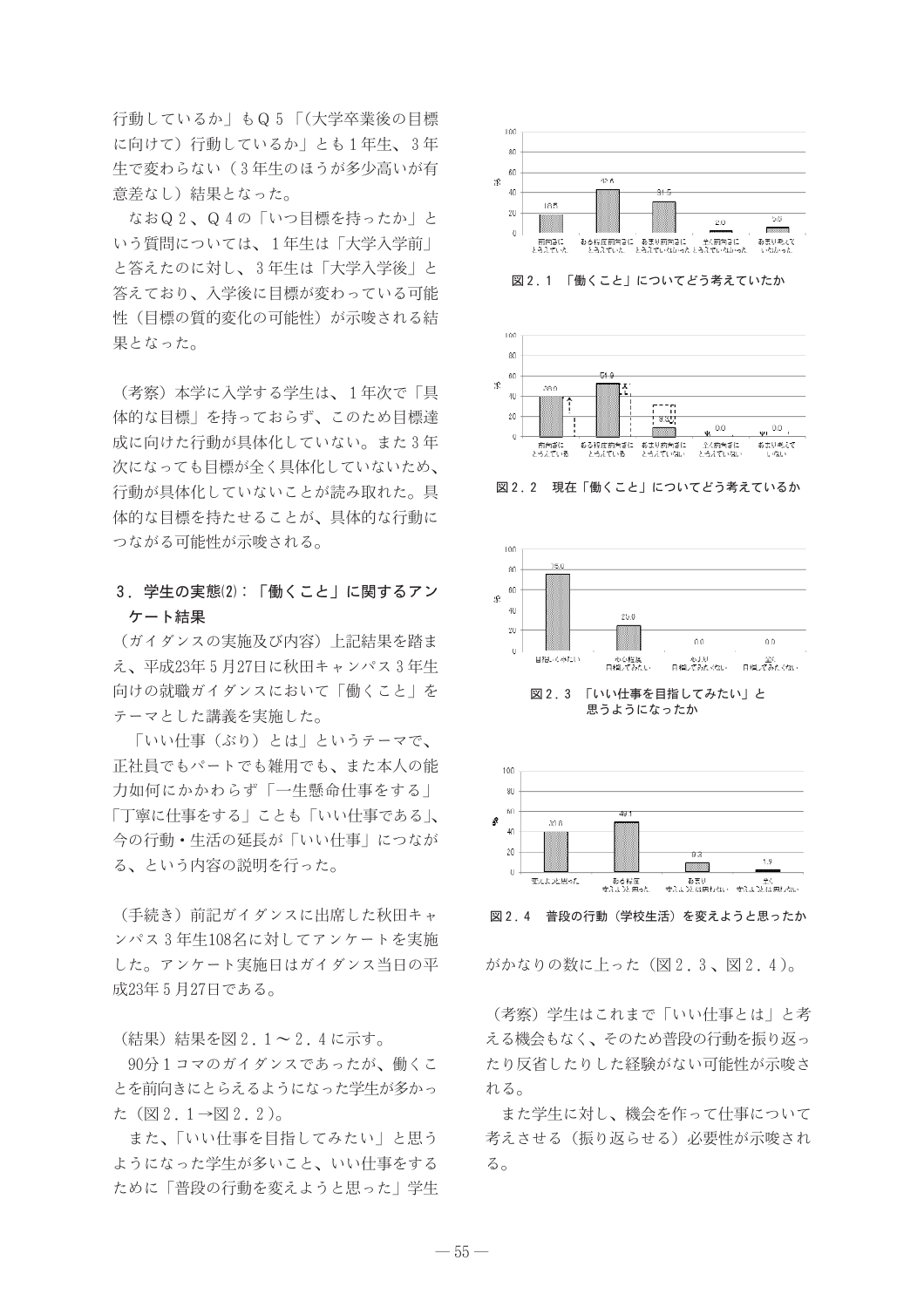### 4. 学生の実態(3)「自分を知る」アンケート結 果

(ガイダンスの実施及び内容)平成23年6月 3日に秋田キャンパス3年生向けの就職ガイダ ンスにおいて「自分を知る」をテーマとした講 義を実施した。

職業カードソートの技法を活用したワークシー トを用いて、学生個人個人の根源的な職業的価 値観を発掘し、それぞれにその印象を感じても らった。

(手続き)前記ガイダンスに出席した3年生11 2名に対してアンケートを実施した。アンケー ト実施日はガイダンス当日の平成23年6月3日 である。

(結果)結果を図3.1~3.4に示す。

90分1コマのガイダンスであったが、当初か ら自分を「十分に知っていた」という学生は少 なく (図3.1)、ガイダンス実施後にはかなり の学生が「自分を知ることができた」と回答し ていた (図3.2)。

また、学生は「自分を知ることで目標を立て られる」「自分をもっと知りたい」と考えてい た (図3.3、図3.4)



図3.1 「自分を知る」ことができていたか



図3.2 現在「自分を知る」ことができたか



図3.3 「自分を知る」ことで目標を 立てられるようになると思うか



図3.4 自分をもっと知りたいと思ったか

(考察) 多くの学生は自分のことを十分に知ら ず、ガイダンスで実施されたワーク等で自分を 知ることで「目標が立てられる」「自分をもっ と知りたい」と考えられるようになることが分 かる。

目標設定に当たっては、自己理解をより深め る必要がある可能性が示唆される。

## 5. 学生の実態⑷インターンシップ企業アンケー  $\mathsf{F}$

(手続き) インターンシップ受入企業70社に対 して平成23年11月にアンケートを実施した(回 収62社:回収率89%)。アンケート回収の締切 は同年11月末日とした。

(結果) インターンシップ終了時点での評価結 果を図4.1~4.5に示す。

企業からの評価としては「礼儀作法・マナー」 は評価されたものの (図4.1)、「社会や企業 に対する理解」の評価は比較的低かった (図4. 2)。また経済産業省が定めた「社会人基礎力」 の観点では、「チームワーク力」は評価された ものの(図4.5)、それに比して「前に踏み出 す力|「考え抜く力」は必ずしも評価されてい なかった (図4.3、図4.4)。

個別の企業意見を見ても「積極性が不足」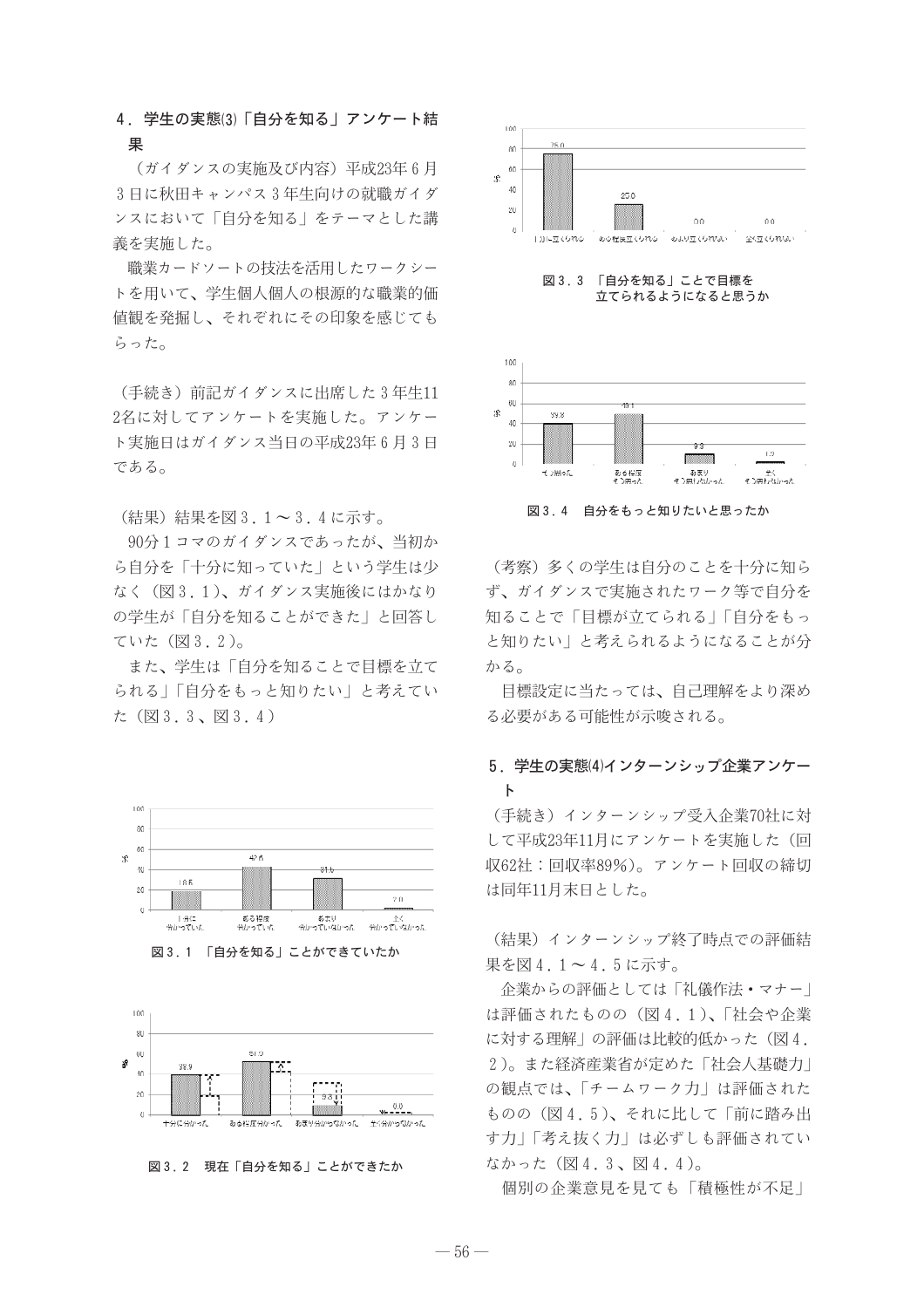







図4.3 「前に踏み出す力」 (主体性、働きかけ力、実行力)



図 4.4 「考え抜く力」 (課題発見力、計画力、想像力)



図4.5 「チームワークカ」(発信力、傾聴力、柔軟性、 状況把握力、規律性、ストレスコントロール力)

「指示待ち」等の意見があった。

(考察) 基本的な礼儀作法·マナーは評価され たものの、「社会や企業に対する理解」「前に踏 み出す力|「考え抜く力」は高い評価とは言え ない。学生に対しては「什事理解」の支援に加 えて、「積極的な行動」を促す支援が必要かも しれない。

これらは学生が「本来の目的を理解してイン ターンシップに参加している訳ではない」こと を示唆しているのかもしれない。

#### 6. おわりに (総合考察)

2009年に実施された学生アンケートによると、 本学学生は予習·復習にほとんど時間をかけて いないことが分かっている。本学において、学 生に「目標設定」をさせ「行動を具体化」させ ることは喫緊の課題である。

本研究でも分かるとおり、本学の学生は1年 次においても3年次においても目標が具体化し ておらず、そのため、行動も具体化していない。 またインターンシップ受入企業の評価として 「社会や企業に対する理解」が少なく、「前に踏 み出す力」「考え抜く力」の評価が低めであっ た。

ところで就職ガイダンス後の2つのアンケー ト結果(項目3、4)から想像できるように、 「自己理解が目標設定を促す可能性」が、「仕事 理解が行動変容を促す可能性」がある。

即ち、今後の対策として、学生に対し「目標 設定を具体化するために、自己理解を進めるこ と|「行動変容を具体化するために、什事理解 を進めること | が有効であることが示唆されよ う。また積極性の涵養も重要事項となってくる であろう。

これらの結果を踏まえると、本学では今後、 キャリア教育として大学低学年の時期から「自 己理解|「什事理解| を進めることが重要であ る。低学年期からの積極的な行動が、学生生活 の満足、ひいては就職時期の自己PRや志望動 機にもつながるからである。またこうした自己 理解·什事理解の支援を進めることで学生の積 極性が涵養されたか否か、確認することも必要 となってくるであろう。自己理解・什事理解の